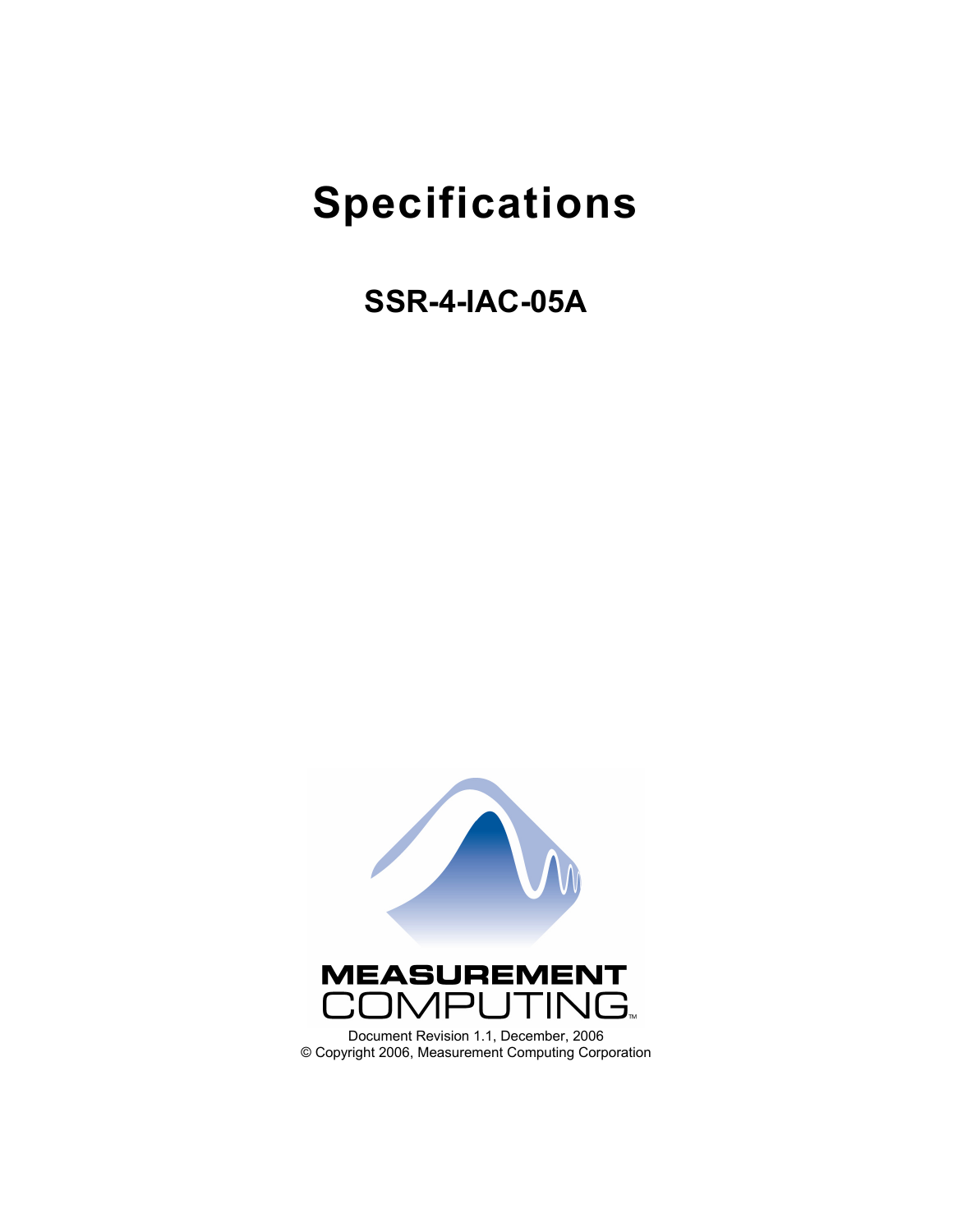## **Specifications**

**Typical for 25 °C unless otherwise specified.** 

## **General characteristics**

| Table 1. General Characteristics |  |
|----------------------------------|--|
|----------------------------------|--|

| <b>Parameter</b>            | <b>Conditions</b> | <b>Specification</b> |
|-----------------------------|-------------------|----------------------|
| Type                        |                   | Quad AC input        |
| Isolation voltage           |                   | $4000$ Vrms          |
| Capacitance input to output |                   | 8pF                  |
| Line frequency range        |                   | 47 to 63 Hz          |

## **Input**

#### Table 2. Input specifications

| <b>Parameter</b>            | <b>Conditions</b>         | <b>Specification</b>  |
|-----------------------------|---------------------------|-----------------------|
| Nominal input voltage       |                           | $240$ Vrms / VDC      |
| Input voltage range         |                           | 180 to 280 Vrms / VDC |
| Input current               | $Input voltage = nominal$ | 8 mA rms              |
| Drop out current            |                           | $1.5 \text{ mA}$ rms  |
| Allowable off-state current |                           | 2 mA rms              |
| Allowable off-state voltage |                           | $120$ Vrms / VDC      |

## **Output**

Table 3. Output and logic circuit specifications

| <b>Parameter</b>                     | <b>Conditions</b>         | <b>Specification</b> |
|--------------------------------------|---------------------------|----------------------|
| Nominal logic supply voltage         | Vcc                       | 5 VDC                |
| Logic voltage range                  | Vcc                       | 4.5 to 6 VDC         |
| Typical logic supply current         | Logic voltage $=$ nominal | $10 \text{ mA}$      |
| Maximum logic supply current         | Logic voltage = $maximum$ | 14.5 mA              |
| Maximum logic supply leakage current | Logic voltage $=$ maximum | $20 \mu A$           |
| Maximum output voltage               |                           | 30 VDC               |
| Maximum output current               |                           | $50 \text{ mA}$      |
| Maximum output leakage current       | Logic voltage = $maximum$ | $20 \mu A$           |
| Maximum output voltage drop          | Maximum output current    | $200 \text{ mV}$     |
| Maximum turn-on time                 | AC                        | $20 \text{ mS}$      |
| Maximum turn-off time                | AC                        | $30 \text{ mS}$      |
| Maximum turn-on time                 | DC                        | $1 \text{ mS}$       |
| Maximum turn-off time                | DC                        | $1 \text{ mS}$       |

### **Environmental**

Table 4. Environmental specifications

| Operating temperature range | -30 to 80 $\degree$ C |
|-----------------------------|-----------------------|
| Storage temperature range   | $-40$ to $100$ °C     |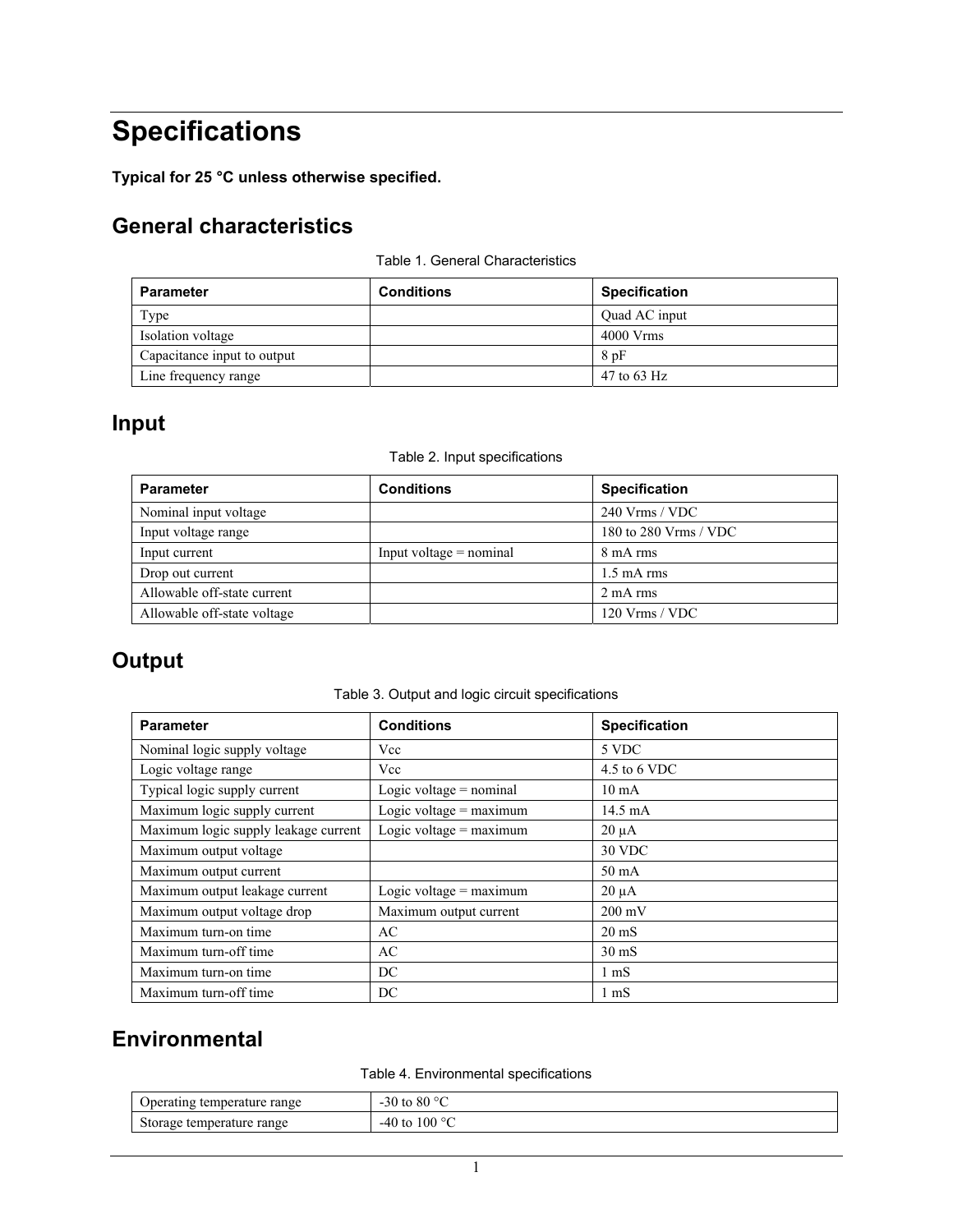## **Mechanical**

Table 5. Mechanical specifications

| nsions<br>ne. | 001<br>178<br>. 08"<br>269<br>$\mathbf{M}$<br>.06<br>mm<br>$\mathbf{v}$<br>mm) H<br>mm<br>$\cdot$<br>- 00<br>ິ |
|---------------|----------------------------------------------------------------------------------------------------------------|

## **Block diagram and pin out**